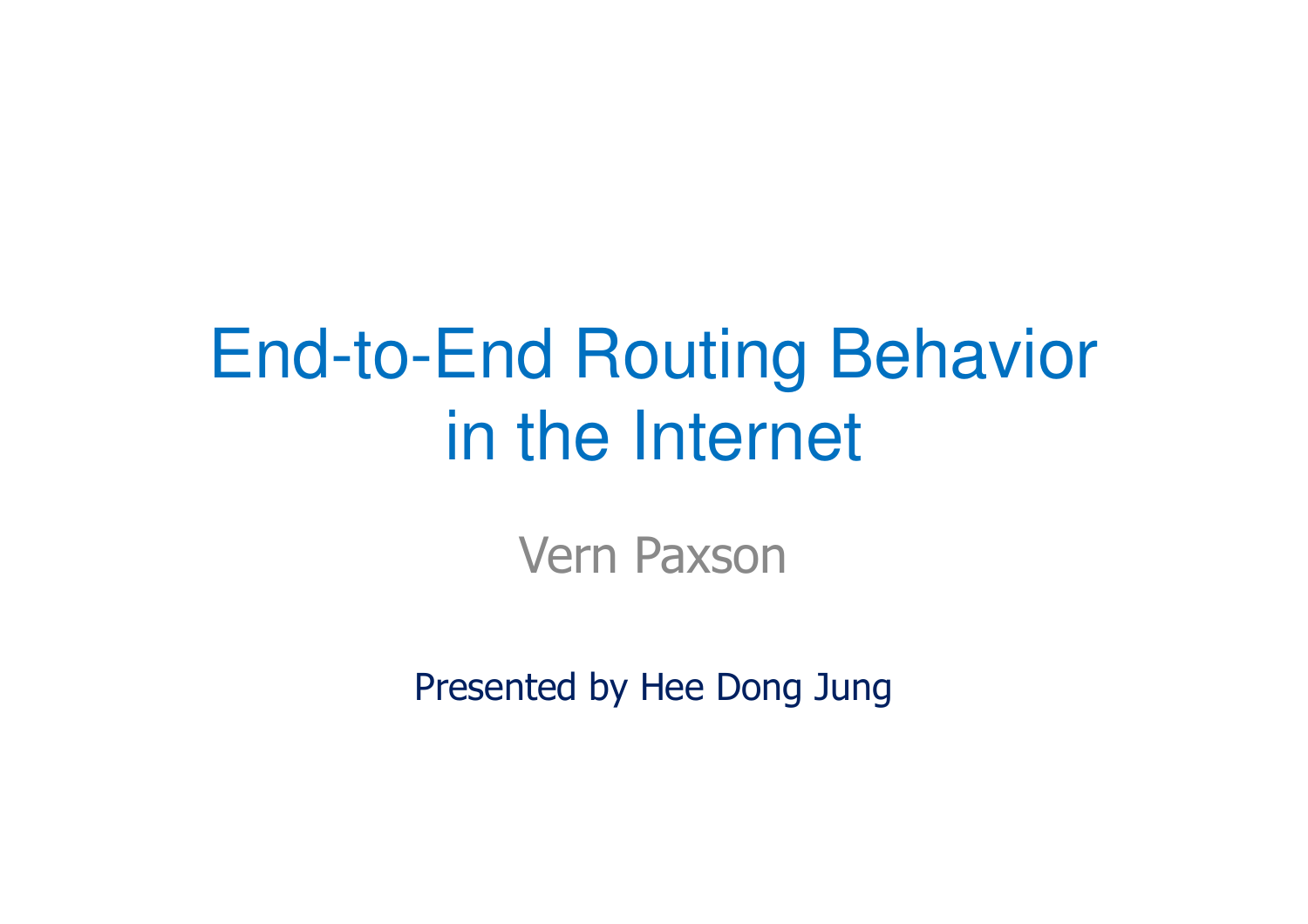# **Objective**

- • Understand the large-scale behavior of routing in the Internet
	- –Routing behavior, not routing protocol
	- –- Analyze end-to-end measurements to determine:
		- Pathological conditions
		- Routing stability
		- Routing symmetry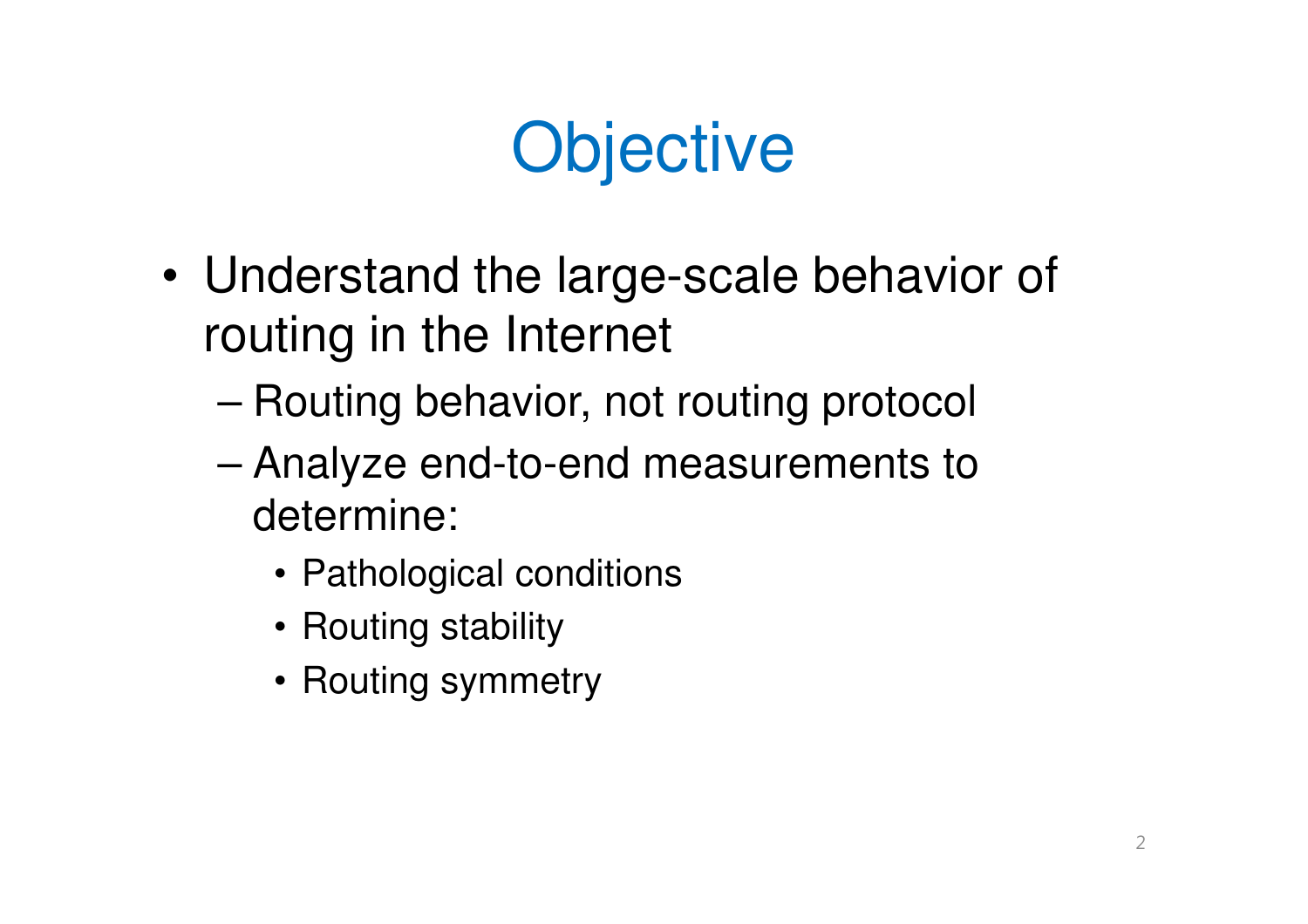# **Methodology**

- Run Network Probe Daemon (NPD) on a number of Internet sites
	- Central control program: npd\_control
	- Each NPD periodically measures the route to another NPD site using traceroute
	- How does traceroute work?
		- Start with a TTL (Time To Live) value of 1, get an ICMP reply from router that is 1 hop away
		- Next, use a TTL value of 2, get an ICMP message from router that is 2 hops away.
		- Continue until reach the destination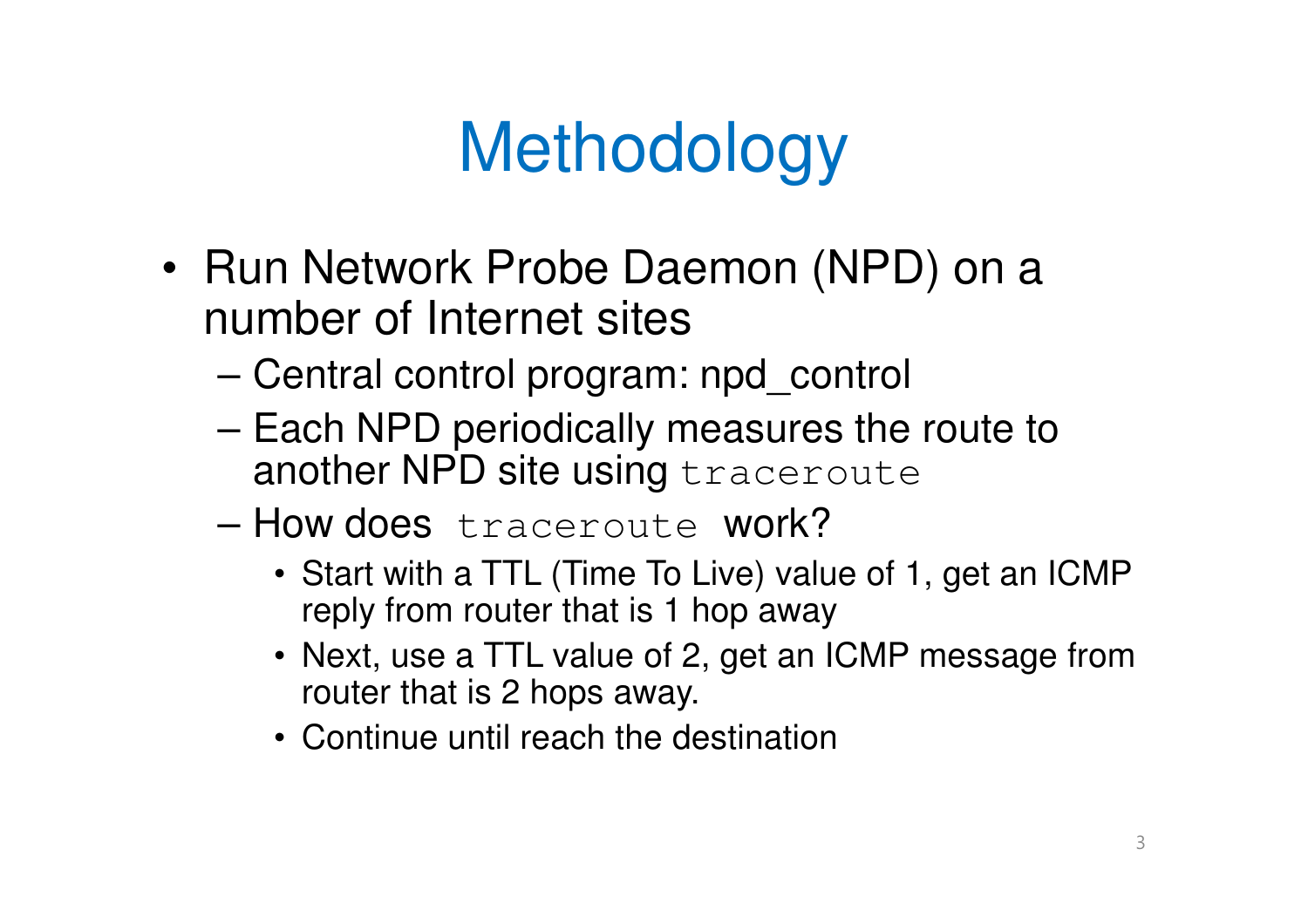# **Methodology**

- Two sets of measurements
	- D1: measure each virtual path between two sites with mean interval of 1-2 days
		- $\bullet\,$  Each NPD  $\texttt{traceoute}$  once every two hours
		- Nov 8 to Dec 24 in 1994
	- D2: two different intervals combined
		- 60% with mean interval of 2 hours (bursts)
		- 40% with mean interval of 2.75 days
		- Paired measurements (A $\Rightarrow$ B and immediately B $\Rightarrow$ A)
		- Nov 3 to Dec 21 in 1995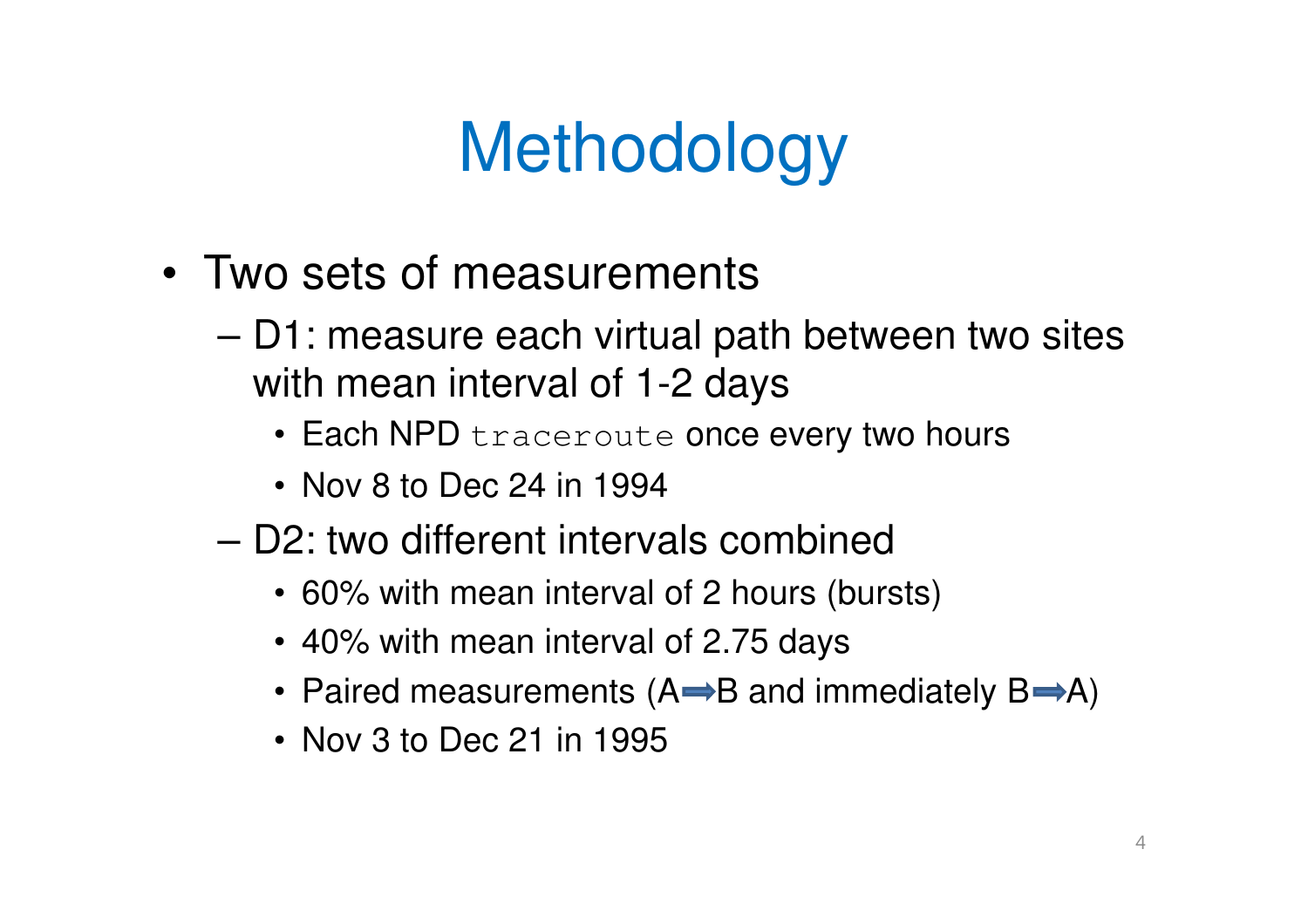#### Methodology

•Links traversed during D1 and D2

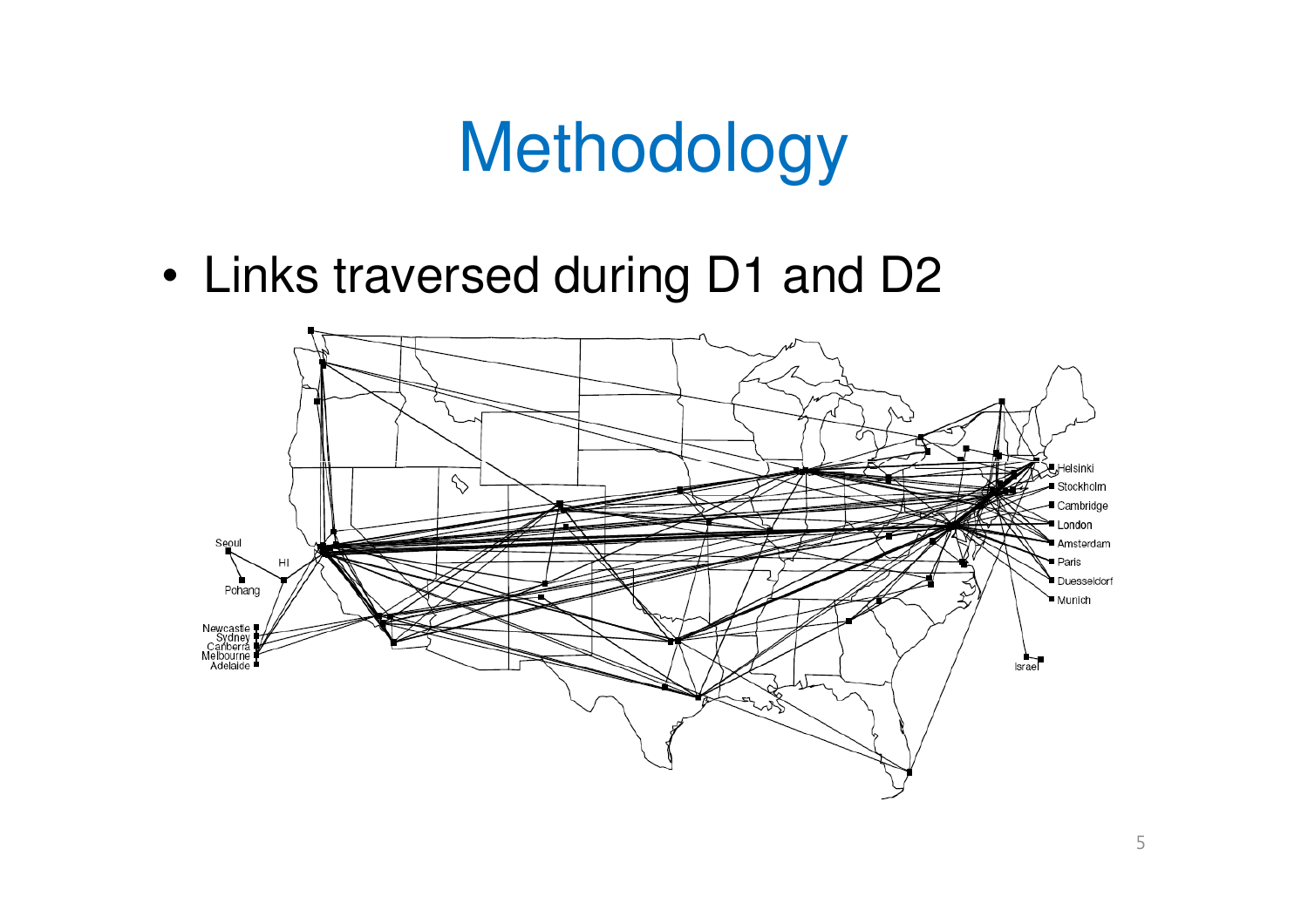# Routing Pathology

- •• Prevalence of routing loops
- •Fluttering
- Temporary outages
- •Connectivity altered mid-stream
- •Infrastructure failure
- •Erroneous routing
- •Unreachable due to too many hops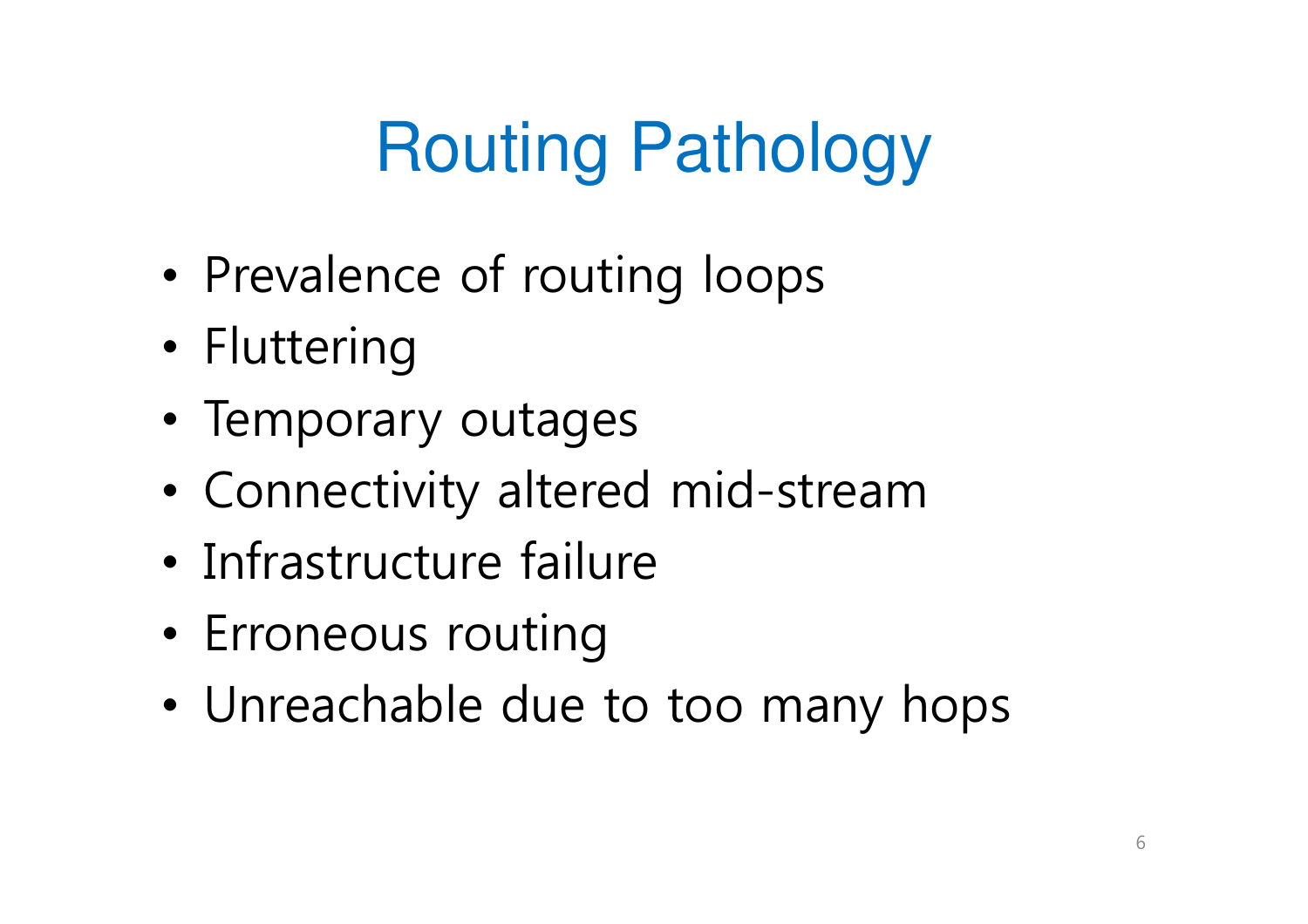# Routing Pathology – Loops

| Source  | Dest.   | Date           | #                | Location            | <b>Duration</b>           |  |
|---------|---------|----------------|------------------|---------------------|---------------------------|--|
| inria   | adv     | Nov. 6         | Washington<br>1  |                     | 9                         |  |
| inria   | near    | <b>Nov. 11</b> | 1                | Washington          | $<$ 3 hr                  |  |
| wustl   | inria   | Nov. 24        | 1                | Washington          |                           |  |
| inria   | pubnix  | Nov. 12        | 1                | Washington          |                           |  |
| inria   | austr2  | Nov. 15        | 1                | Washington          |                           |  |
| sintef1 | adv     | Nov. 12        | 1                | Washington          | 2                         |  |
| pubnix  | sintef1 | Nov. 8         | 1                | Anaheim             | 9                         |  |
| ustutt  | ucl     | Nov. 11        | 16               | Stuttgart           | $16-32$ hr                |  |
| connix  | bsdi    | Nov. 14        | 1                | <b>MAE-East</b>     | 10 <sub>hr</sub>          |  |
| ustutt  | austr   | Nov. 14        | 1                | same loop           |                           |  |
| pubnix  | sintef1 | Nov. 14        | 1                | Washington          | $<$ 5.5 hr                |  |
| austr   | nrao    | Nov. 15        | 1                | <b>College Park</b> | 2                         |  |
| many    | oce     | Nov. 23        | 12               | Amsterdam           | $14 - 17$ hr              |  |
| ucol    | ustutt  | Nov. 24        | 1                | San Francisco       |                           |  |
| ucol    | inria   | Nov. 27        | 1                | Paris               | $< 14$ hr                 |  |
| mid     | bsdi    | <b>Nov. 28</b> | 1                | Washington          | $<$ 3 hr                  |  |
| mid     | austr   | Dec. 6         | 1                | Chicago             | $<$ 3 hr                  |  |
| mit     | wustl   | Dec. 10        | 1                | St. Louis           | 2                         |  |
| umann   | nrao    | Dec. 13        | Ī                | Heidelberg          | $\overline{\mathcal{P}}$  |  |
| ucl     | mit     | Dec. 14        | Ī                | Cambridge           | $<$ 3 hr                  |  |
| near    | ucla    | Dec. 16        | 1                | <b>Los Angeles</b>  | $\overline{?}$            |  |
| sri     | near    | Dec. 17        | $\overline{1^*}$ | Palo Alto           | 2                         |  |
| near    | sri     | same           | $1^*$            | San Francisco       | 2                         |  |
| bsdi    | sintef1 | Dec. 21        |                  | NJ, London          | 10 <sup>hr</sup><br>$\,<$ |  |

Persistent loops

- Loop unsolved by end of the traceroute
- –10 in D1 / 50 in D2
- – Two types of duration (≥10 hrs /≤ 3 hrs)
- – Clustered by location / time
- – Only one span multiple cities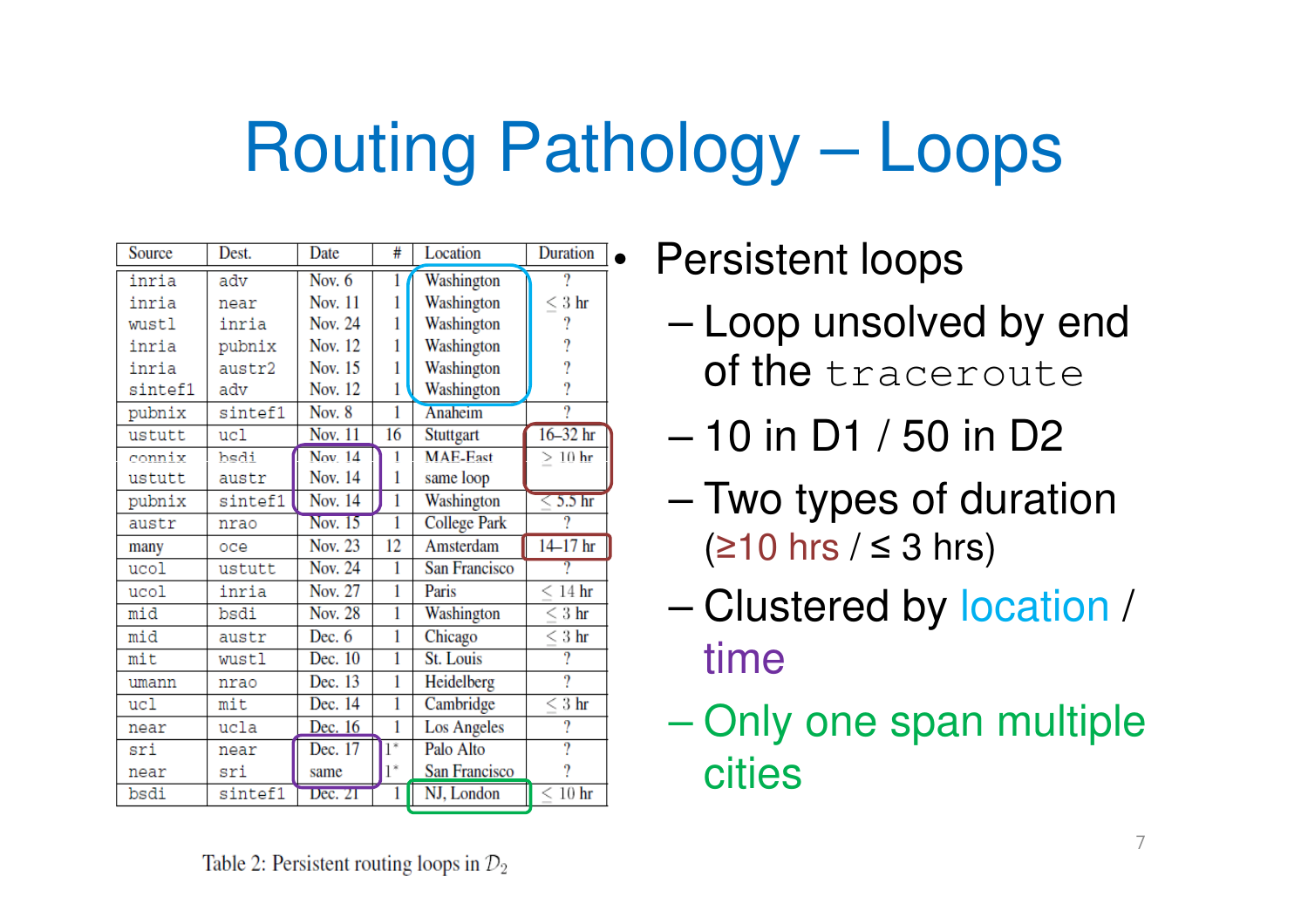# Routing Pathology – Loops

- • Temporary loops
	- –Loop resolved during the traceroute
	- –2 in D1 / 23 in D2
	- – $-$  In the order of seconds
	- – Widespread connectivity property
		- 40 sec outage **by loop in D.C. area by loss of connectivity all the way back to the source**connectivity regained
		- May reflect "ripple effects"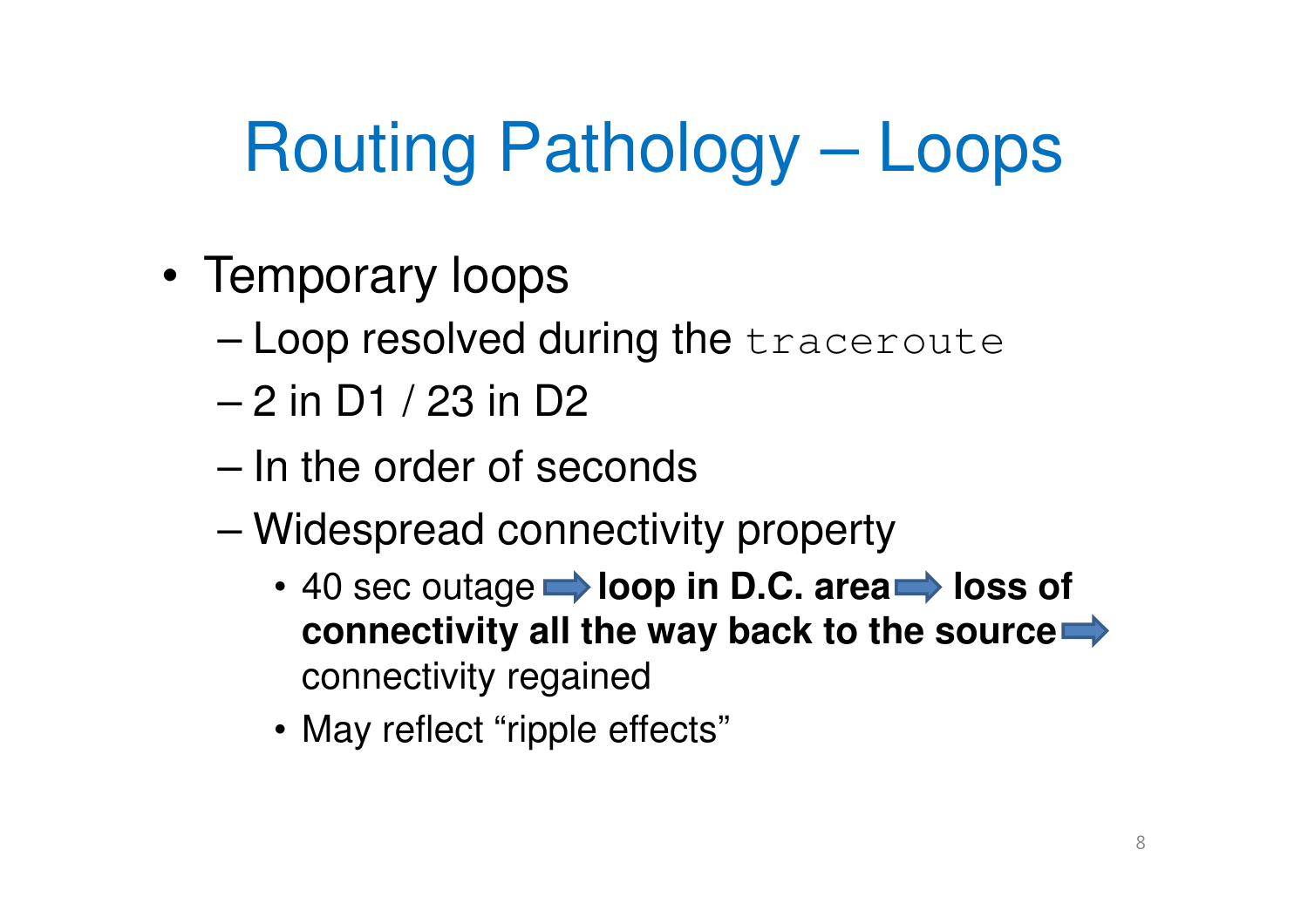#### Routing Pathology – Fluttering

•Fluttering example (large-scale):

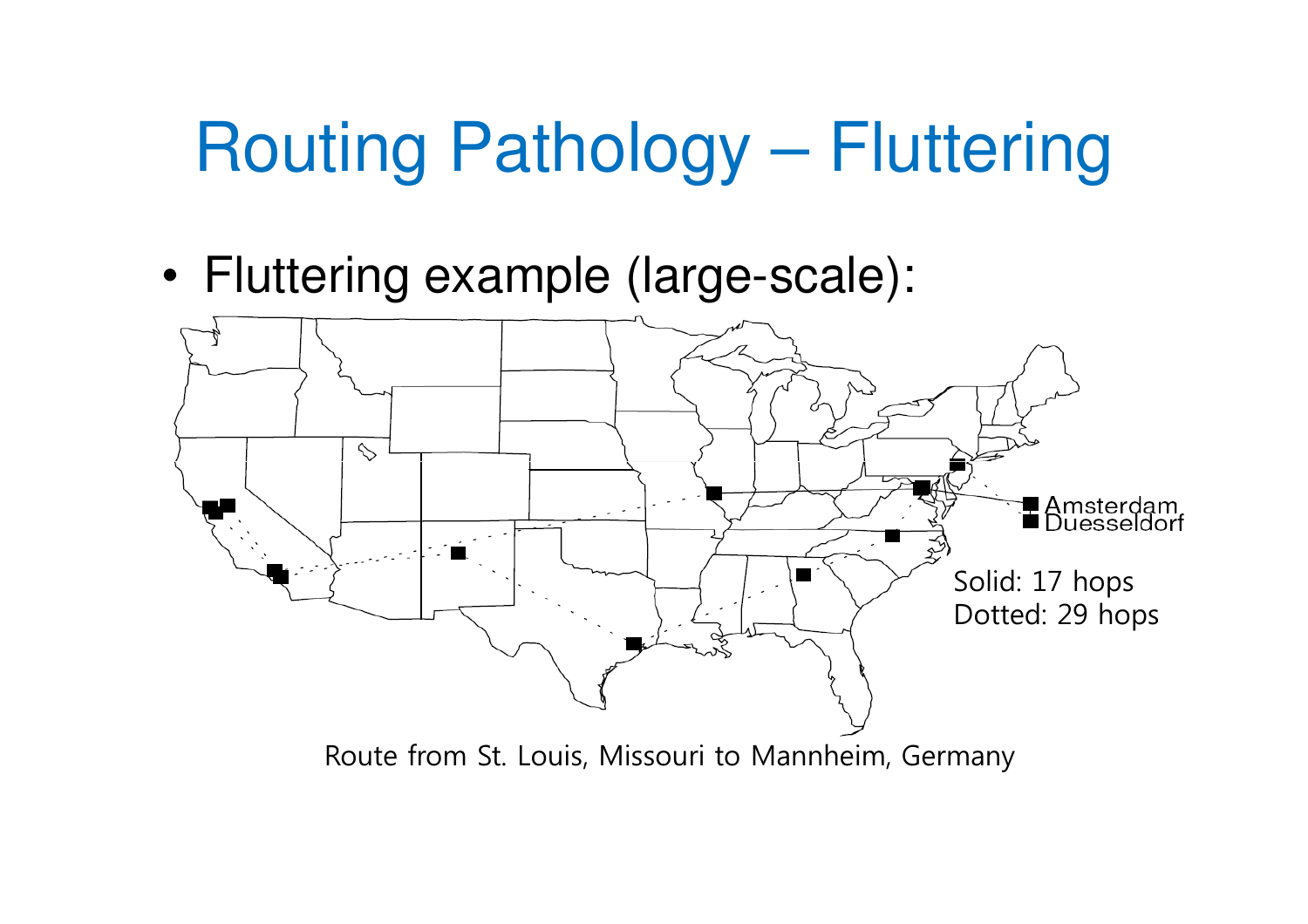#### Routing Pathology –Temporary outages

- Sequence of Traceroute probes lost
	- –Temporary loss of connectivity
	- –Heavy congestion lasting more than 10 sec
- In D1, 55% had no losses, 44% had 1 to 5 losses, and 0.96% had 6 or more losses (≥ 30 sec outage)
- In D2, 43% had no losses, 55% had 1 to 5 losses and 2.2 % had 6 or more losses
- Outage more than 30 sec (6 or more losses)
	- –Most prevalent pathology
	- –Strong correlation with time-of-day patterns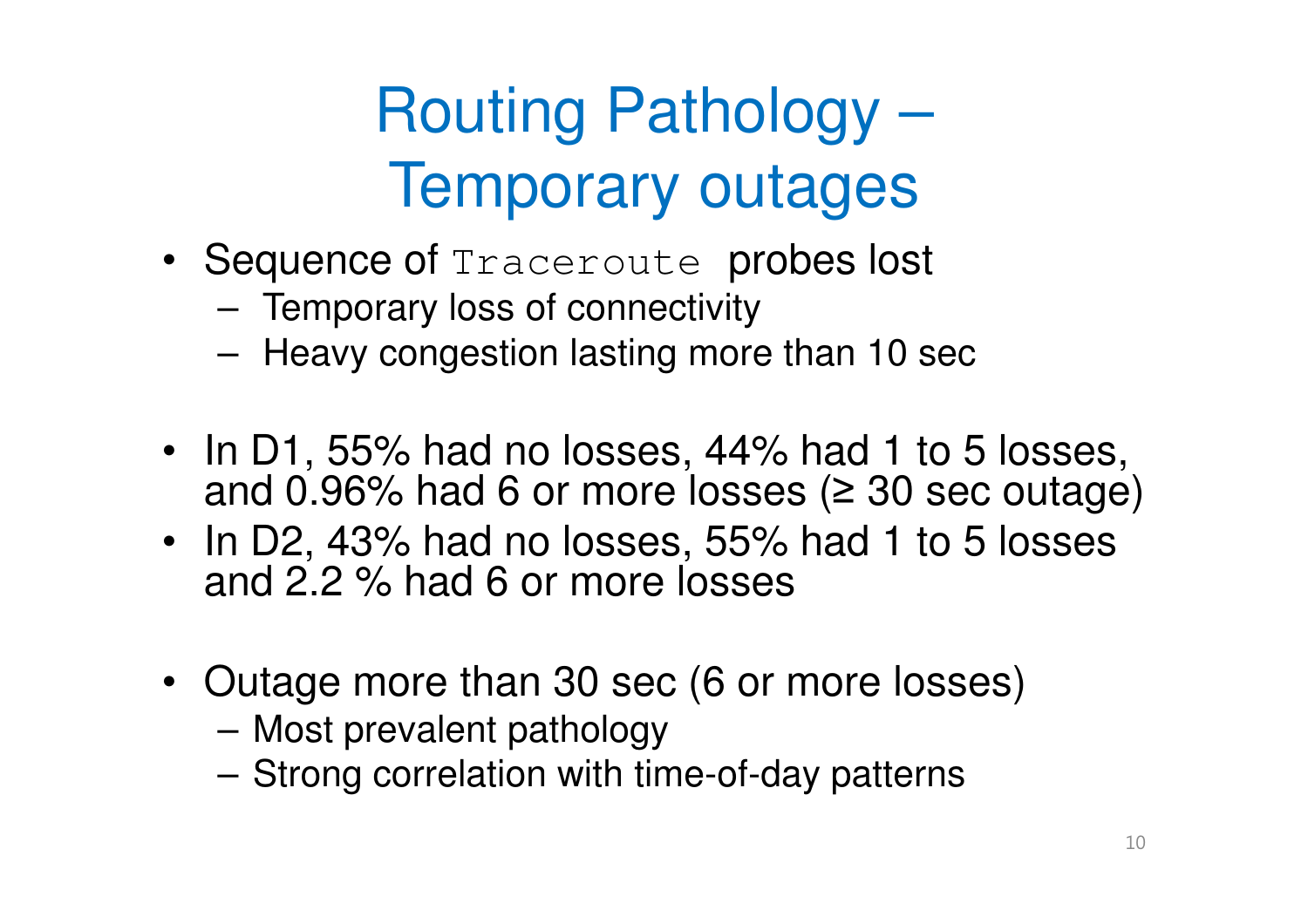# Routing Pathology Summary

| Pathology              | Probability           | Trend | Notes                             |  |  |
|------------------------|-----------------------|-------|-----------------------------------|--|--|
| Persistent loops       | $0.13 - 0.16\%$       |       | Some lasted hours.                |  |  |
| Erroneous routing      | $0.004 - 0.004\%$     |       | No instances in $\mathcal{D}_2$ . |  |  |
| Mid-stream change      | $0.16\% \perp 0.44\%$ | worse | Suggests rapidly                  |  |  |
|                        |                       |       | varying routes.                   |  |  |
| Infrastructure failure | $0.21\% \perp 0.48\%$ | worse | No dominant link.                 |  |  |
| Outage $\geq 30$ secs  | $0.96\% \perp 2.2\%$  | worse | Duration exponent.                |  |  |
|                        |                       |       | distributed.                      |  |  |
| Total pathologies      | $1.5\% \perp 3.3\%$   | worse |                                   |  |  |

**In 1995, the likelihood of encountering serious end-to-end routing problem (pathology) more than doubled, and was 1 in 30**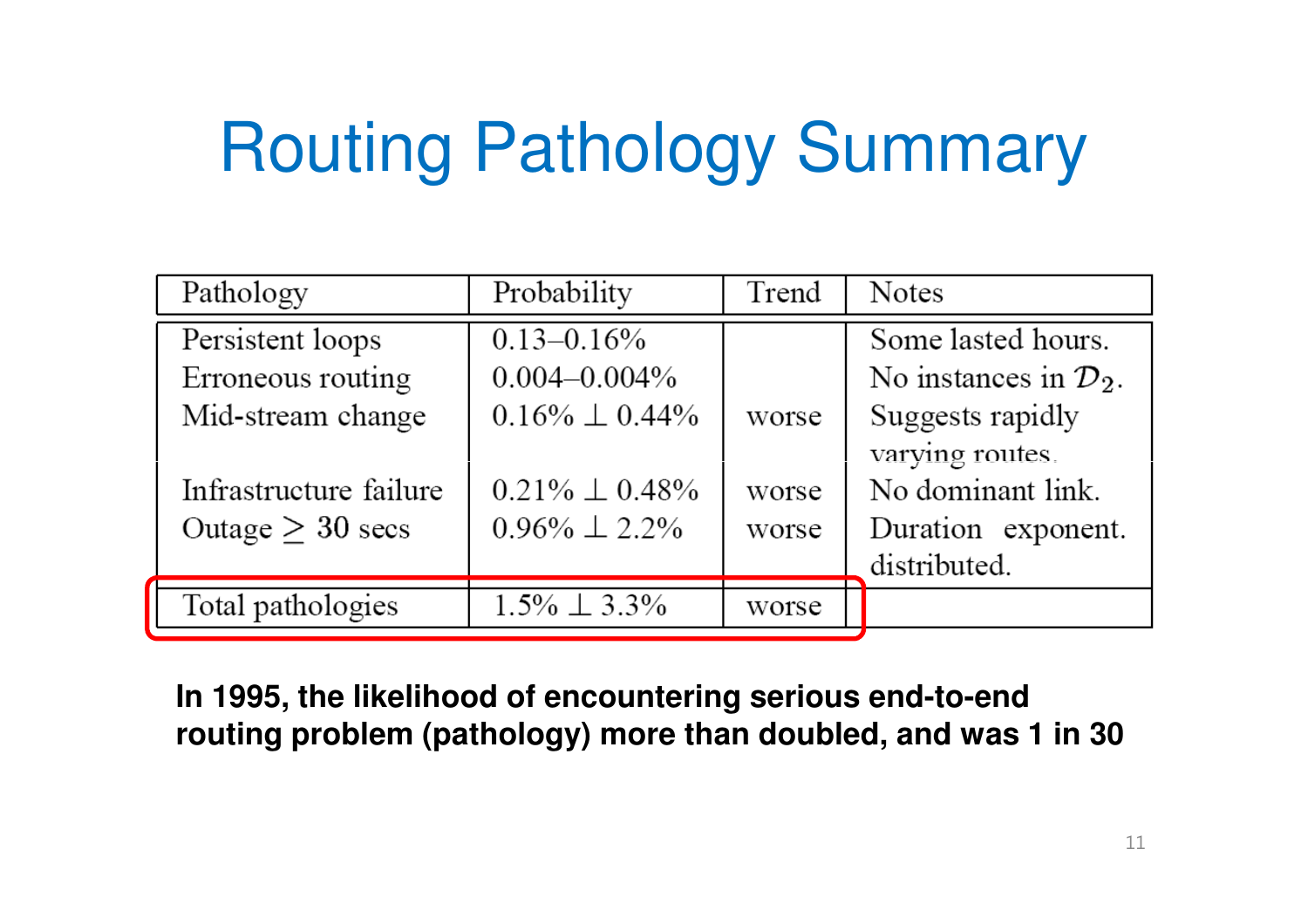# Routing Stability

- •**Definitions** 
	- – Prevalence: overall likelihood to observe a particular route
	- –- Persistence: how long a route remains unchanged
- • Three levels of granularity–Host, City, AS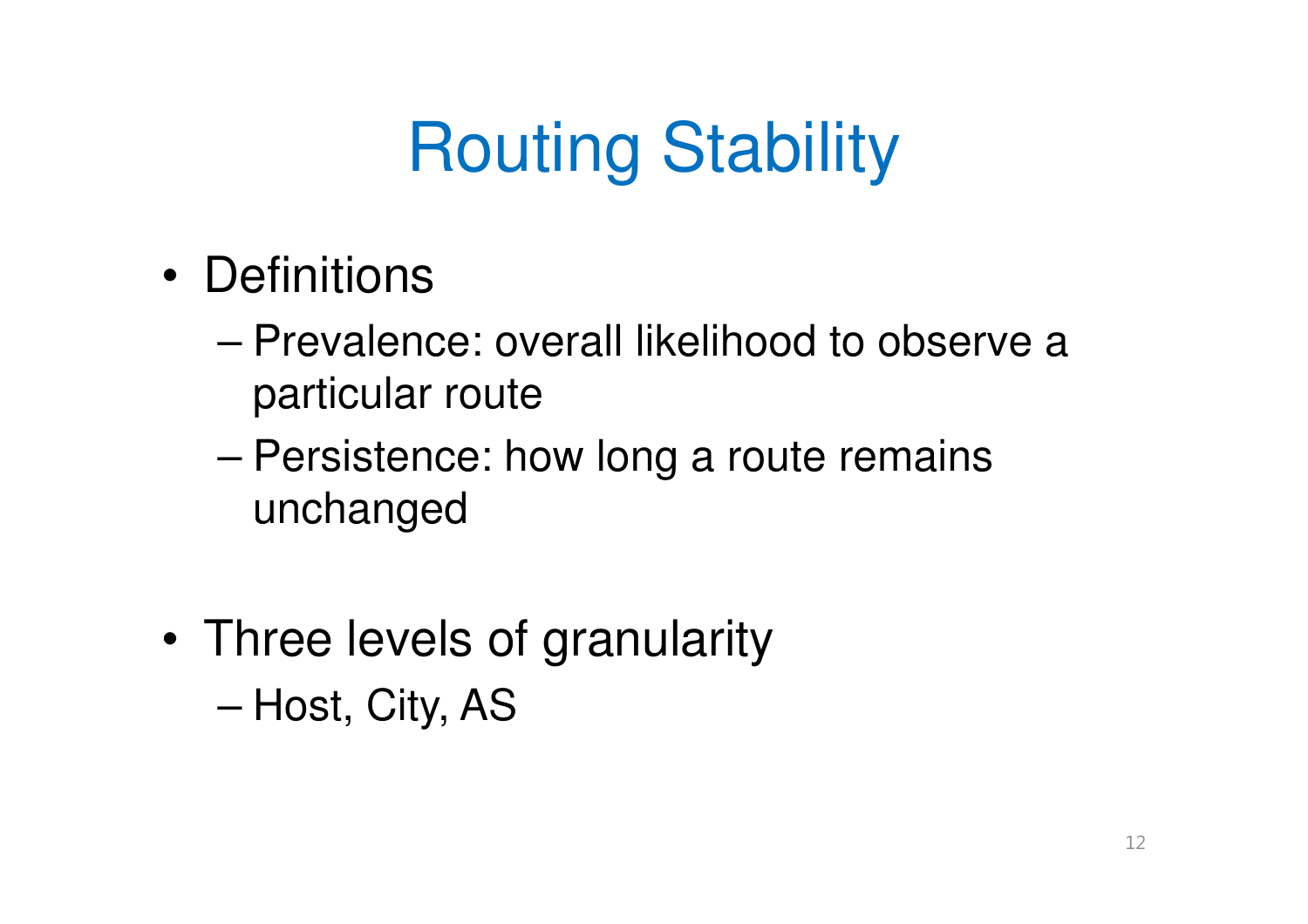# Routing Stability – Prevalence

- $\pi_r$  : Steady-state probability that a virtual path at an arbitrary point in time uses a particular route r
- •• Unbiased estimator of  $\pi_r$  can be computed as *nk r* $=$   $\frac{r}{4}$  $\mathcal{\overset{\wedge}{\pi}}$
- •• Prevalence of dominant route p  $\bar{x}_{\text{domp}} = \bar{k}_p / \bar{k}_p$  $p_{domp} = p \choose n$ ^ $\pi$

*k*=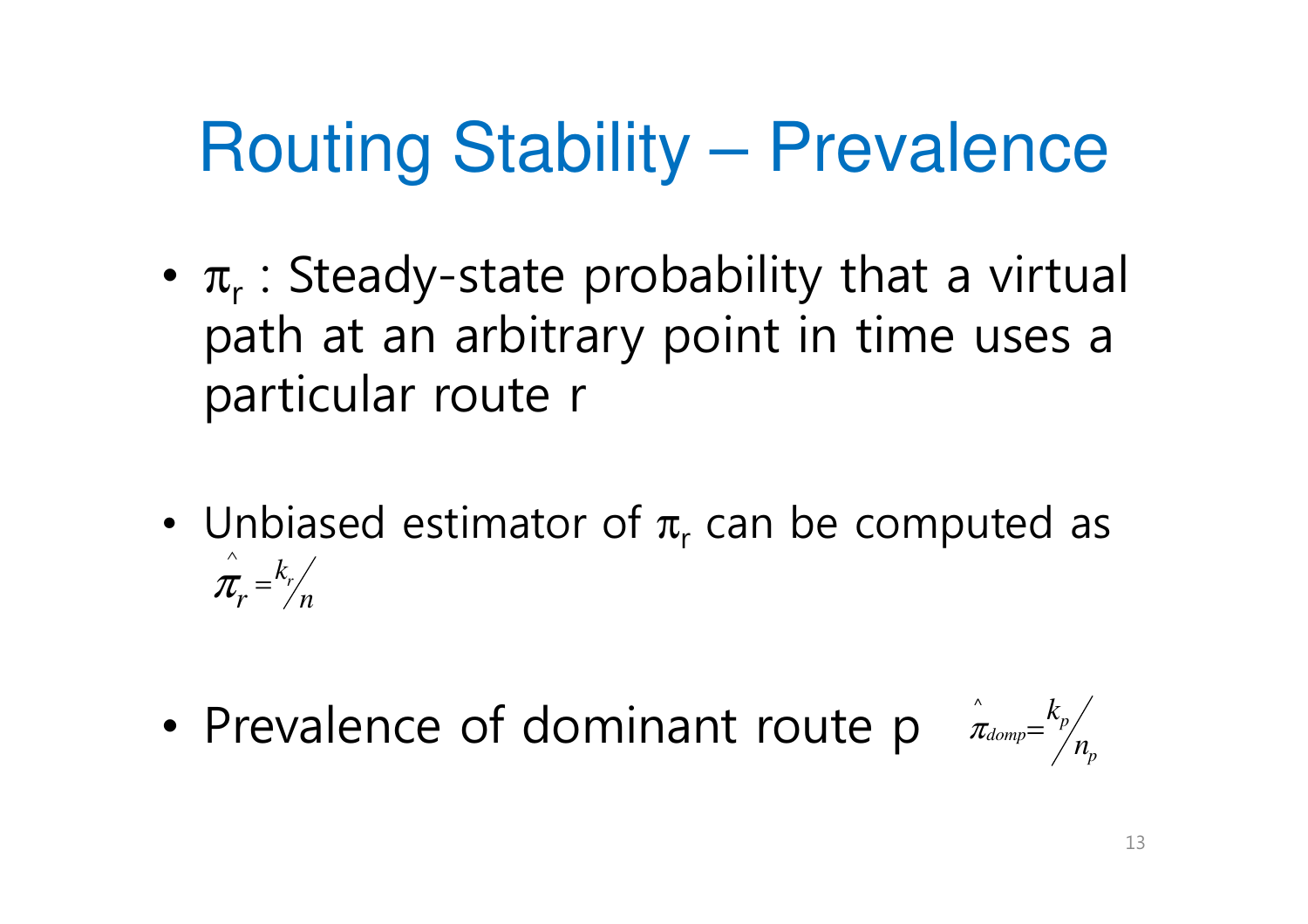#### Routing Stability – Prevalence



**In general, Internet paths are strongly dominated by a single route**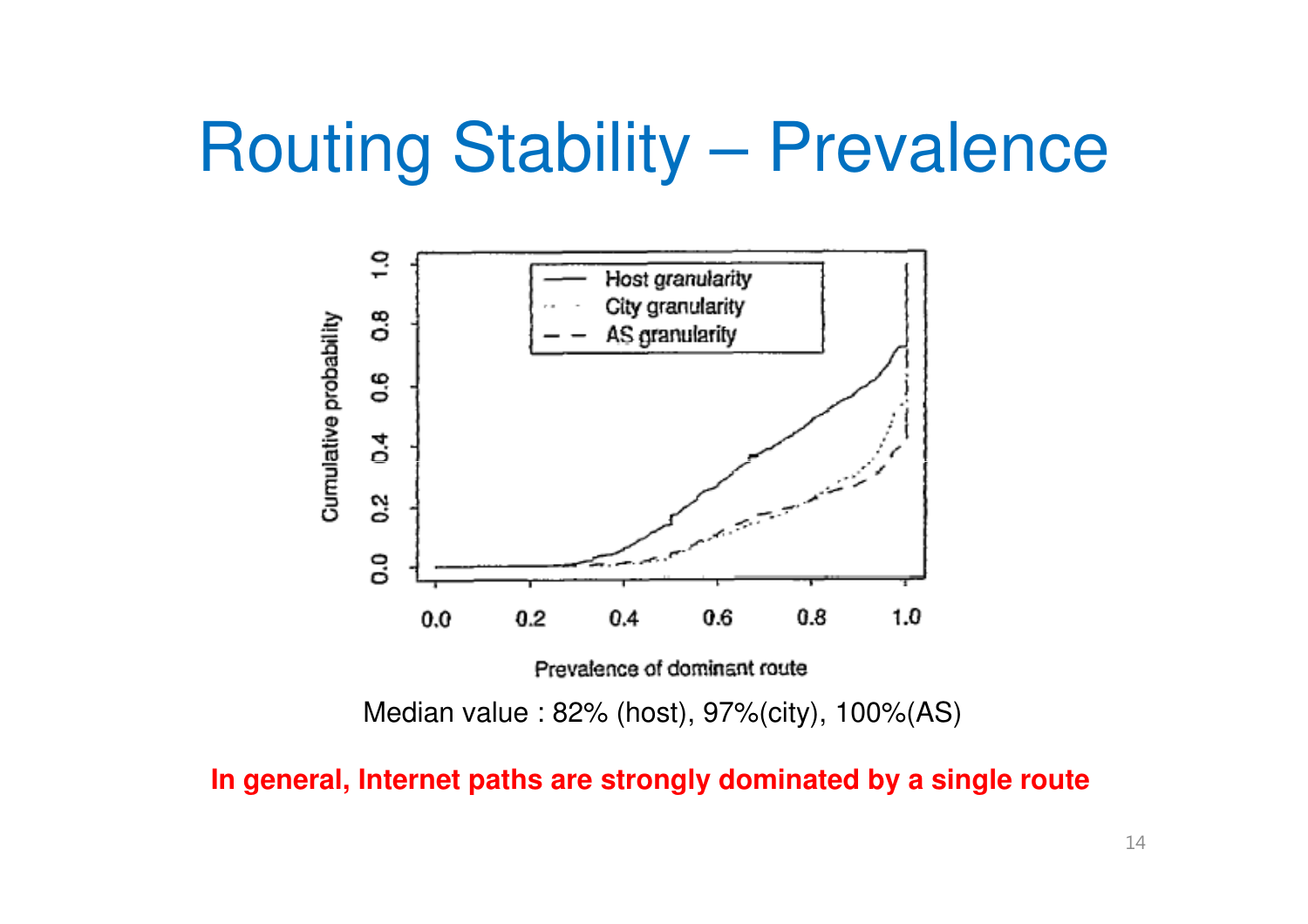### Routing Stability – Persistence

#### •Persistence at different time scales

| Time scale      | $\%$ | <b>Notes</b>                                    |                   |    |                             |    |    |    |
|-----------------|------|-------------------------------------------------|-------------------|----|-----------------------------|----|----|----|
| seconds         | N/A  | "Flutter" for purposes of load balancing.       |                   |    |                             |    |    |    |
|                 |      | Treated separately, as a pathology, and not in- | 쁑-                |    |                             |    |    |    |
|                 |      | cluded in the analysis of persistence.          |                   |    |                             |    |    |    |
| minutes         | N/A  | "Tightly-coupled routers." We identified        |                   |    |                             |    |    |    |
|                 |      | five instances, which we merged into single     |                   |    |                             |    |    |    |
|                 |      | routers for the remainder of the analysis.      | 융                 |    |                             |    |    |    |
| 10's of minutes | 9%   | Frequent route changes inside the network. In   | Faction of Routes |    |                             |    |    |    |
|                 |      | some cases involved routing through different   |                   |    |                             |    |    |    |
|                 |      | cities or AS's.                                 | క్షి              |    |                             |    |    |    |
| hours           | 4%   | Usually intra-network changes.                  |                   |    |                             |    |    |    |
| $6+ hours$      | 19%  | Also intra-network changes.                     |                   |    |                             |    |    |    |
| days            | 68%  | Bimodal. 50% of routes persist for under 7      | ខ                 |    |                             |    |    |    |
|                 |      | days. The remaining 50% account for 90%         |                   |    |                             |    |    |    |
|                 |      | of the total route lifetimes.                   |                   | 10 | 20<br>Route Duration (Days) | 30 | 40 | 50 |
|                 |      |                                                 |                   |    |                             |    |    |    |

• 90% chance of observing a route with a duration of at least a week.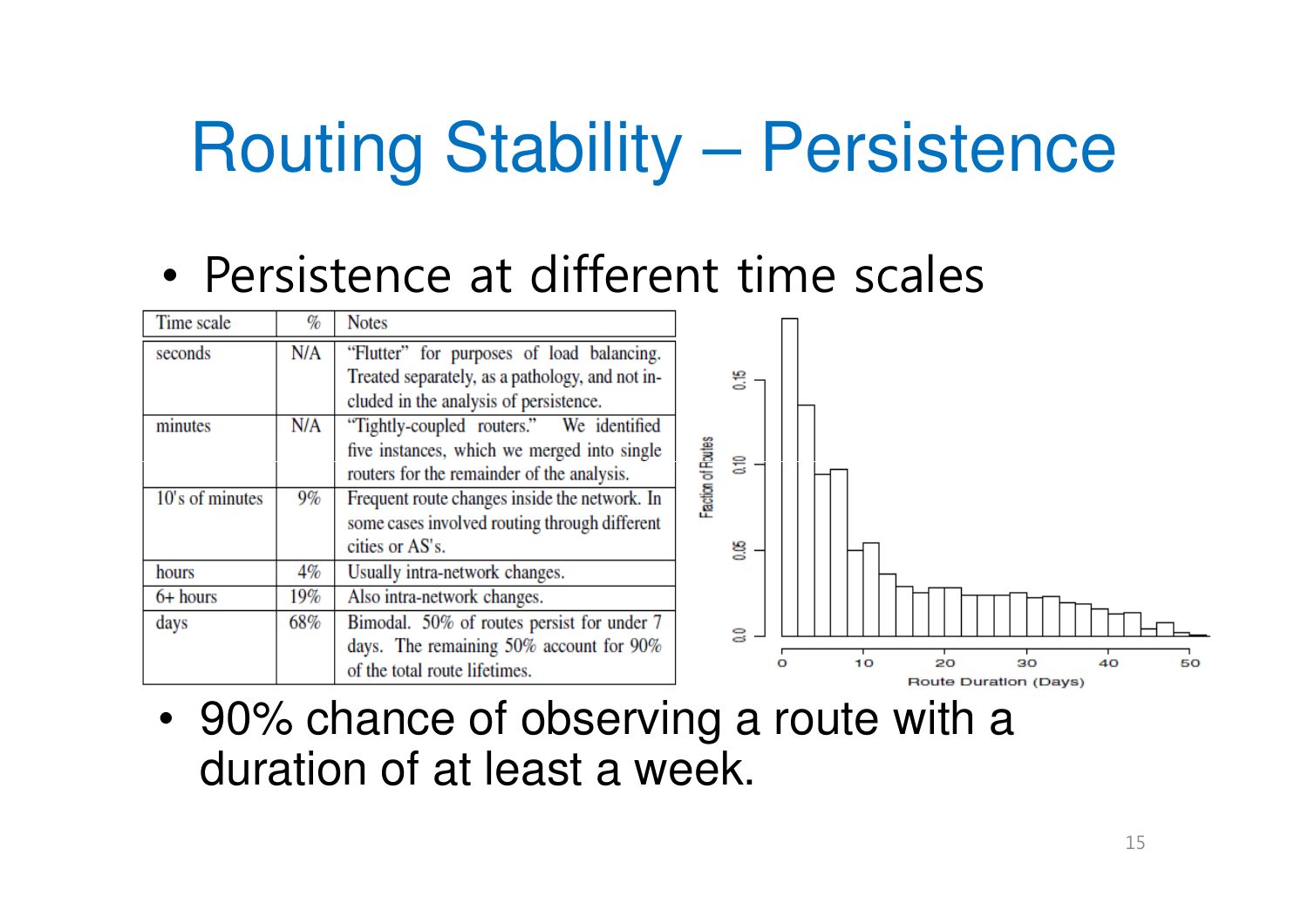# Routing Symmetry

- • Analysis
	- – Paired measurements to ensure asymmetry is actually being captured
	- – Asymmetry is quite common (49% on a city granularity, 30% on AS granularity)
	- – Large range of asymmetry involving different sites
- • Size
	- – Majority have single "hop" (one city / AS) asymmetry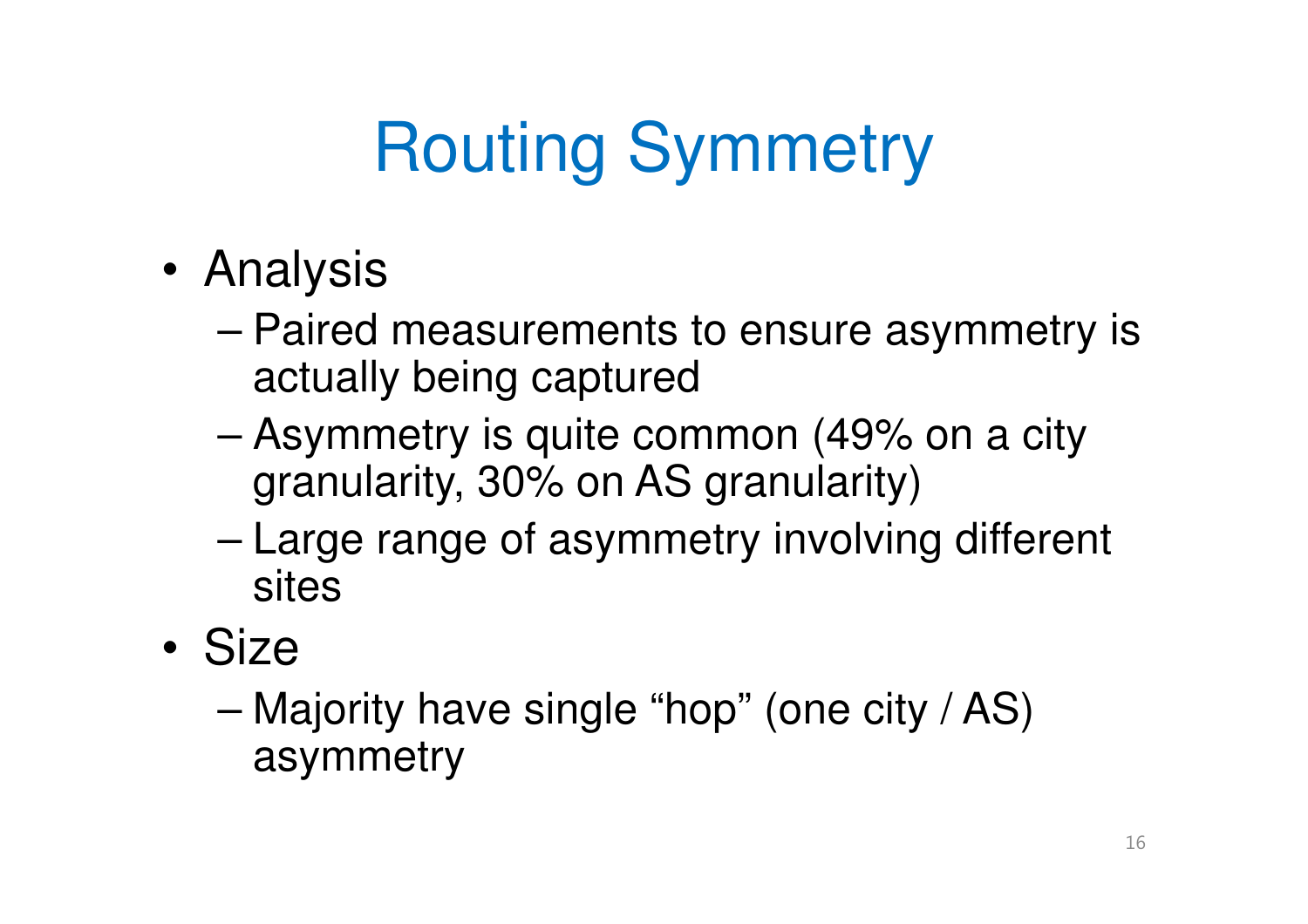### **Conclusion**

- • Likelihood of encountering routing pathology more than doubled between 1994 to 1995 (1.5% to 3.4%)
- •Paths heavily dominated by single route
- •Wide variation of persistence of route
- •Asymmetry is common
- •• No typical Internet path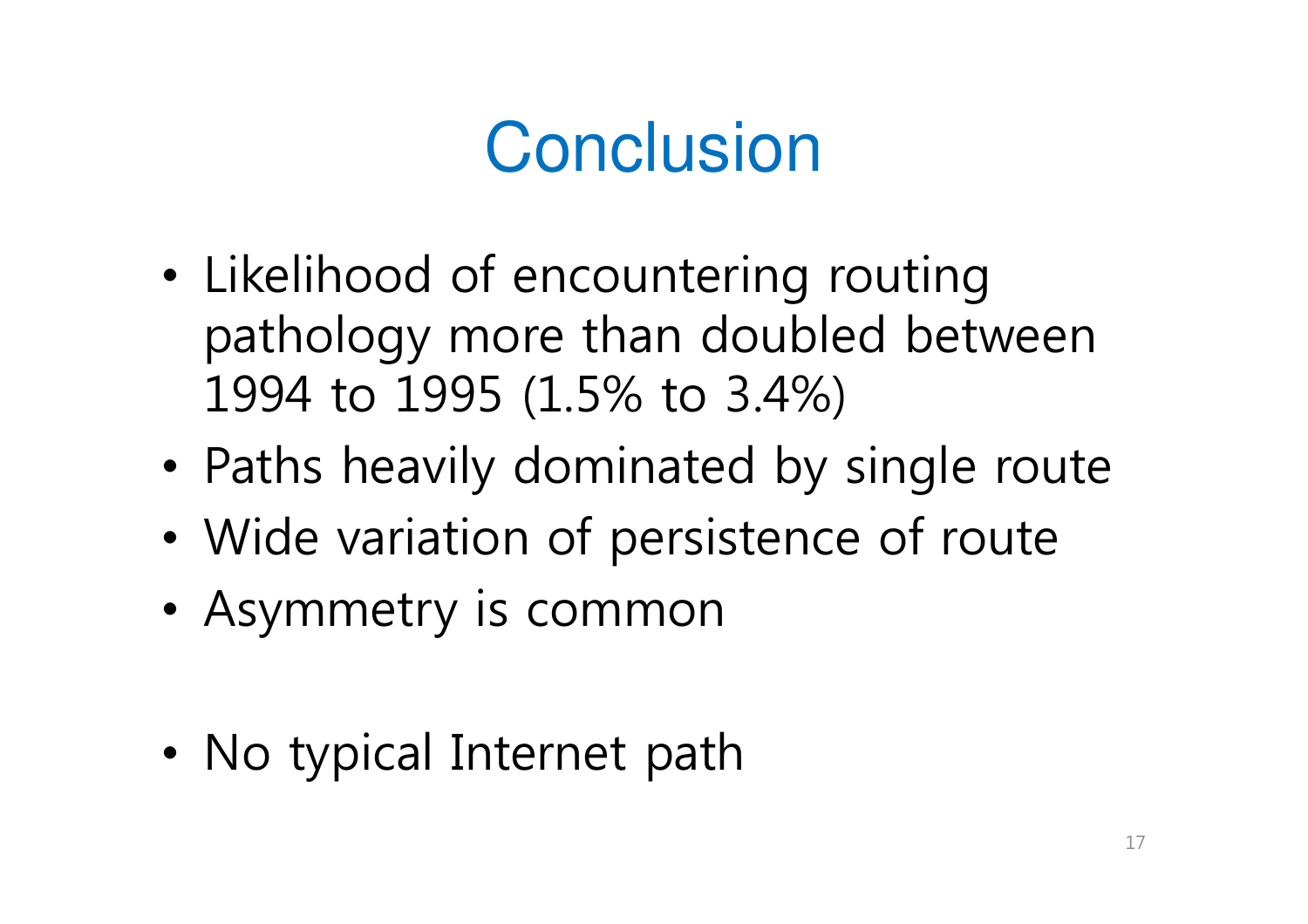#### Discussion Points

- • What are the consequences of fluttering?–Good or Bad?
- •• Implications of this paper?
- •• Is there a better way to learn about routing behavior?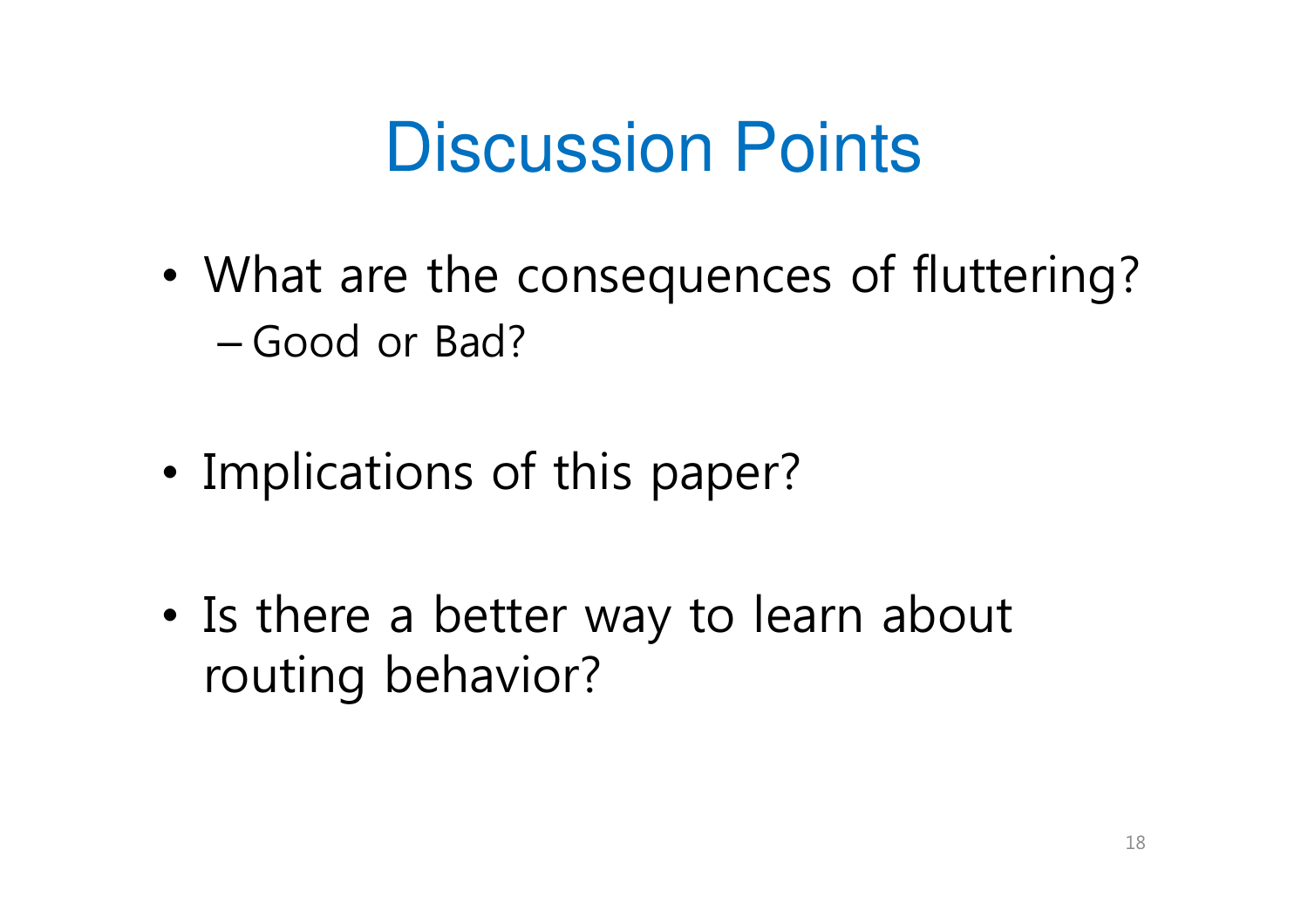# Thank you

# Questions?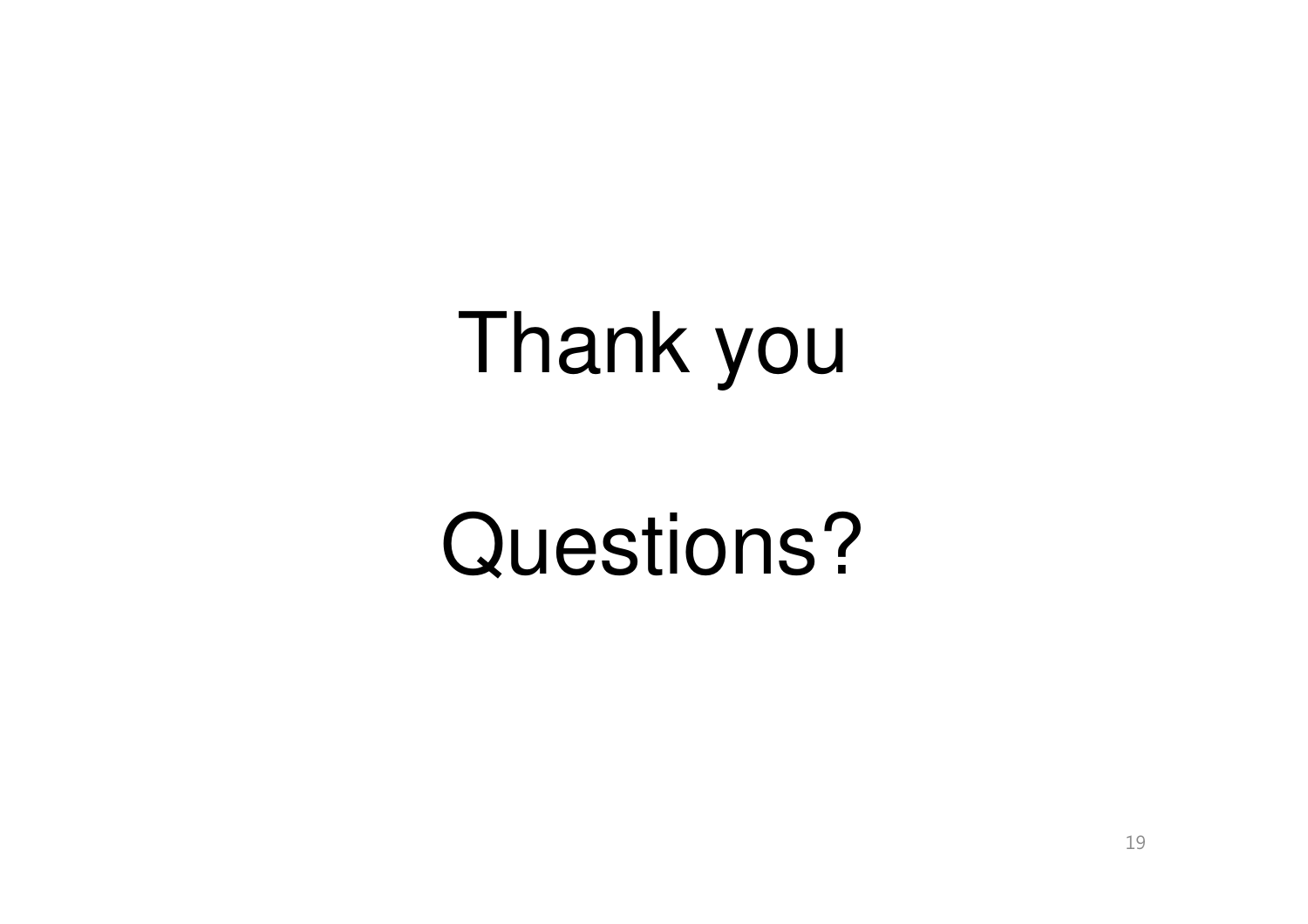# Methodology (backup)

- • Exponential sampling
	- – Time intervals: independent, exponentially distributed
		- Additive Random Sampling: unbiased
		- PASTA (Poisson Arrivals See Time Averages) principle
- •Representativeness

–Routes include non-negligible fraction of AS's

• Devised a method to calculate and compare confidence intervals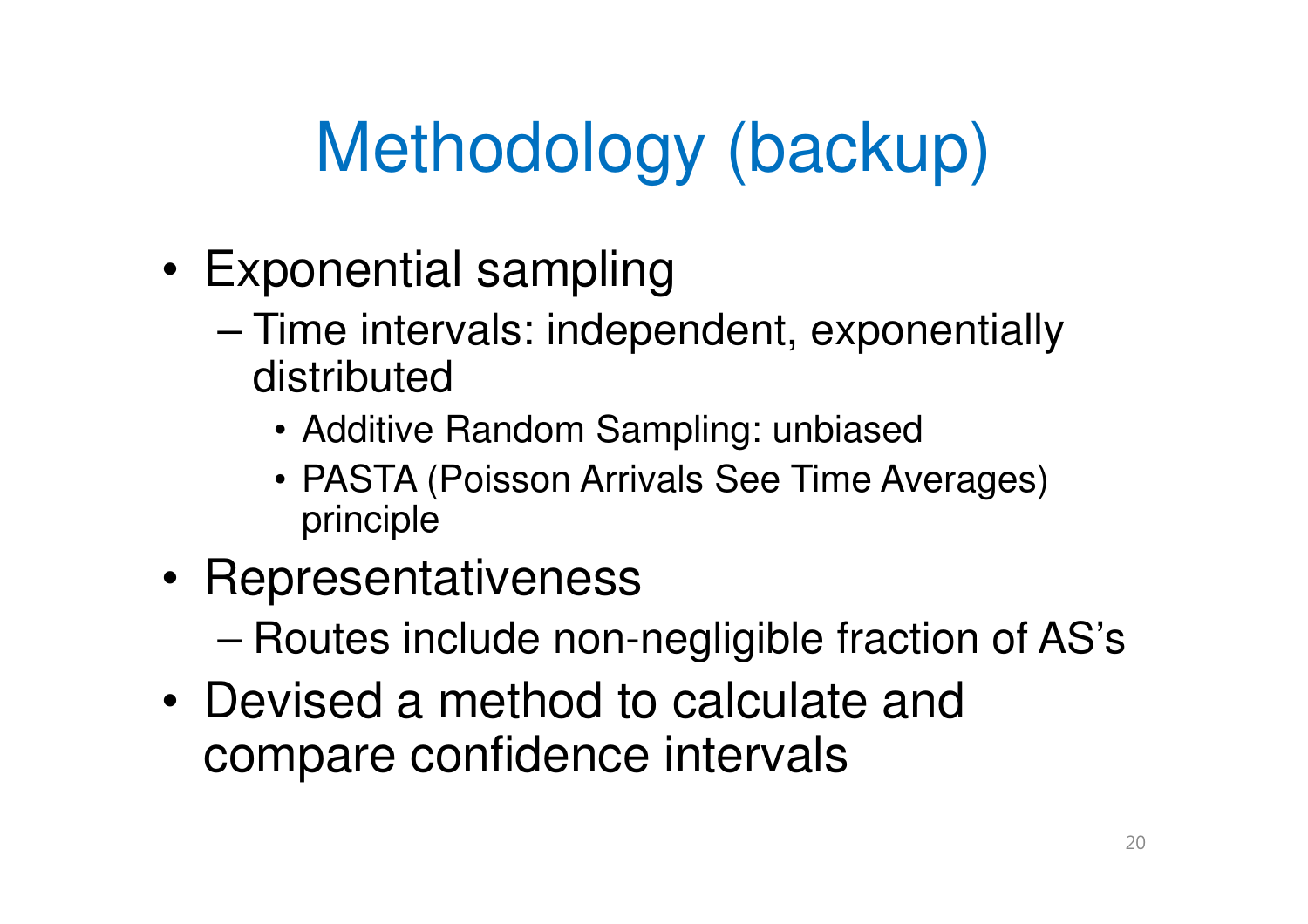# Methodology (backup)

- •**Shortcomings** 
	- – Not enough analysis provided on routing difficulties uncovered
	- –– Difficult to find out why and where in the path the problem occurred with end-to-end measurements
	- –Centralized design issue
	- –Only small subset of Internet routes
	- –Only two points at a time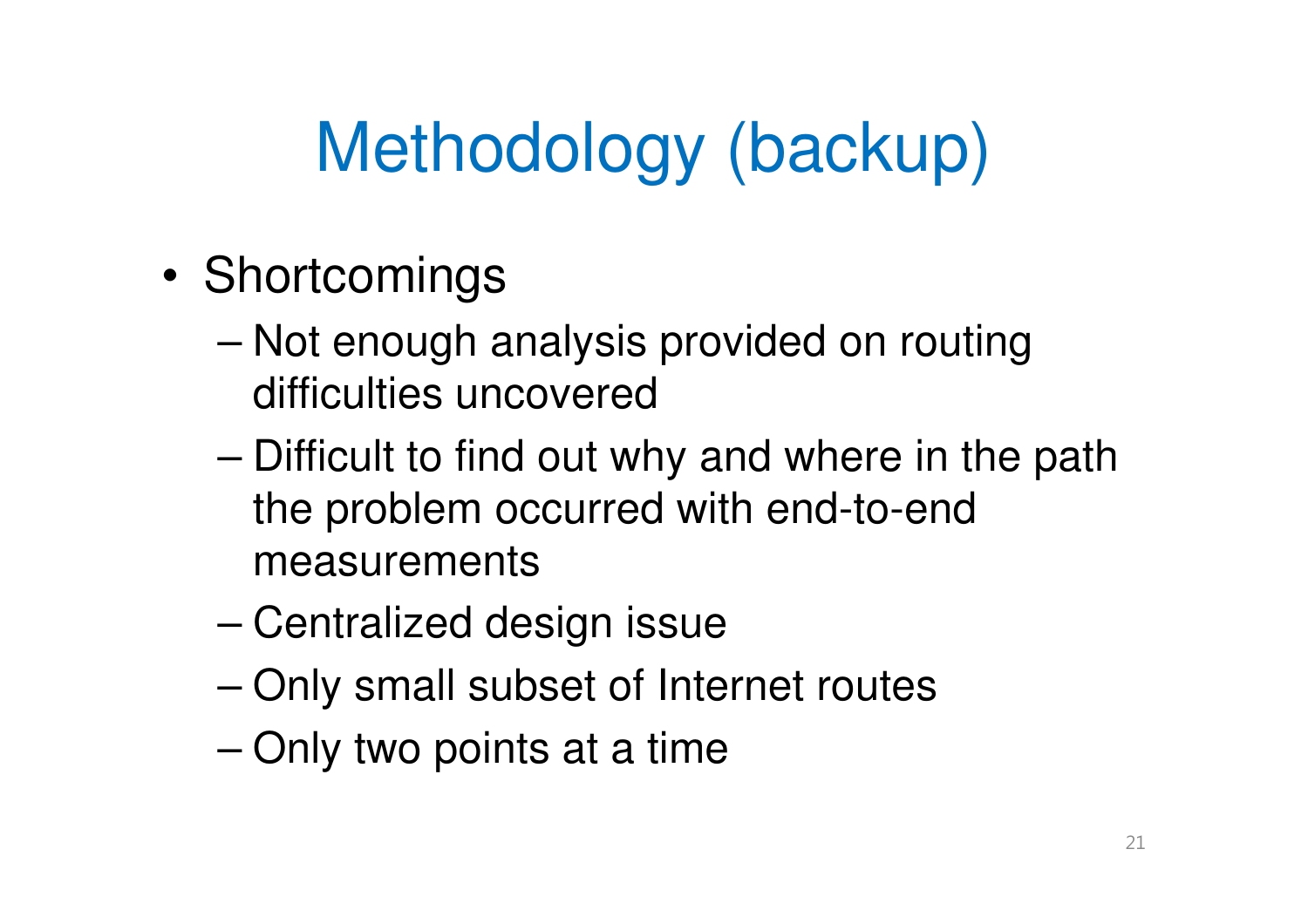#### Routing Pathology – Route Change(backup)

- • Mid Stream change
	- –Route change during traceroute outage
	- –10 in D1 / 155 in D2
	- –Bimodal recovery times (seconds or minutes)
- •**Fluttering** 
	- –Rapidly oscillating routing
	- –Two cases (large-scale, localized)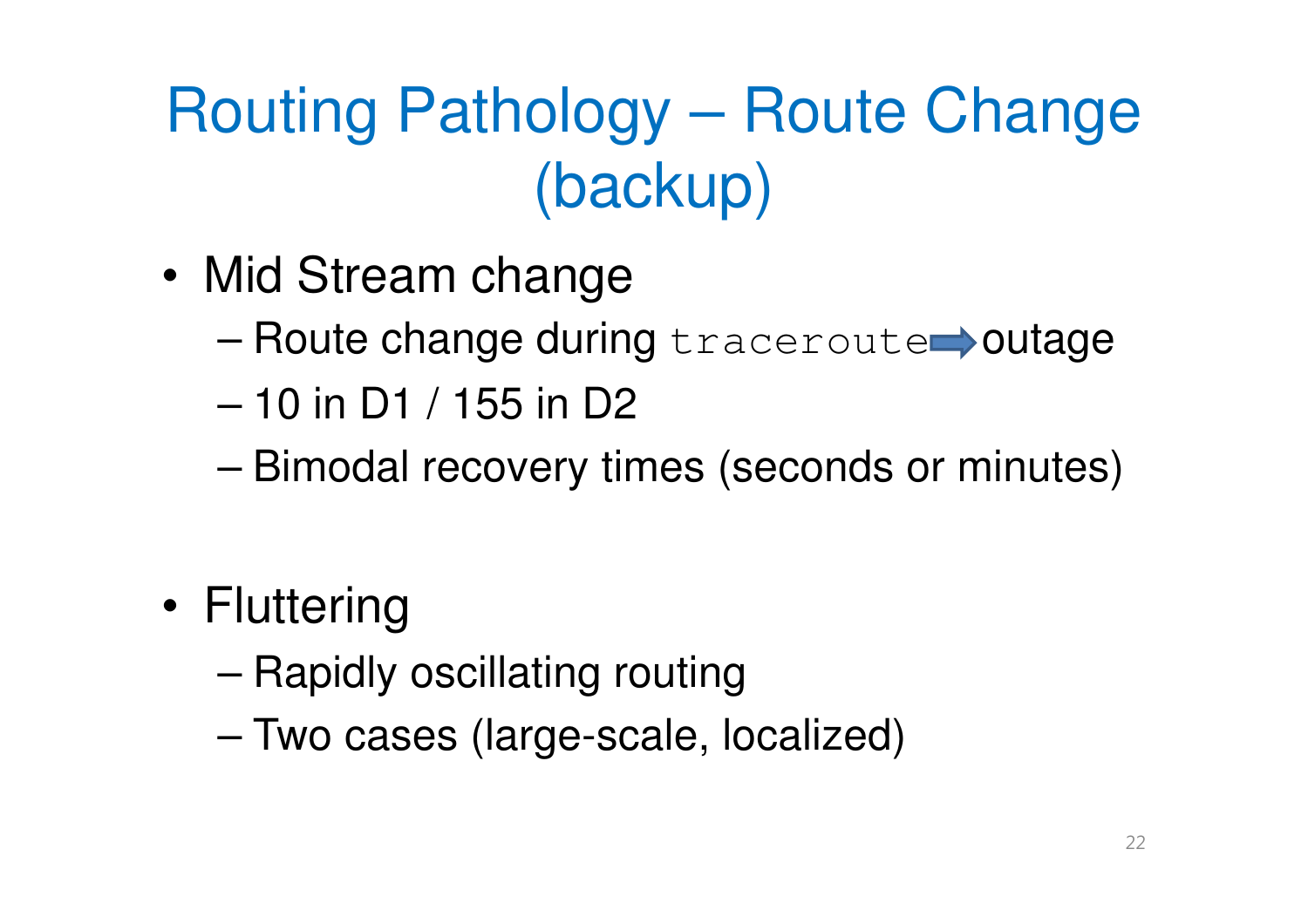#### Routing Pathology – Route Change (backup)

- • Fluttering Problems
	- –Difficulties from unstable network paths
	- –Routing asymmetry problem
	- –Unreliable path characteristic estimation
	- – Out of order packets can lead to spurious "fast retransmissions" wasting bandwidth
- •Localized fluttering is usually fine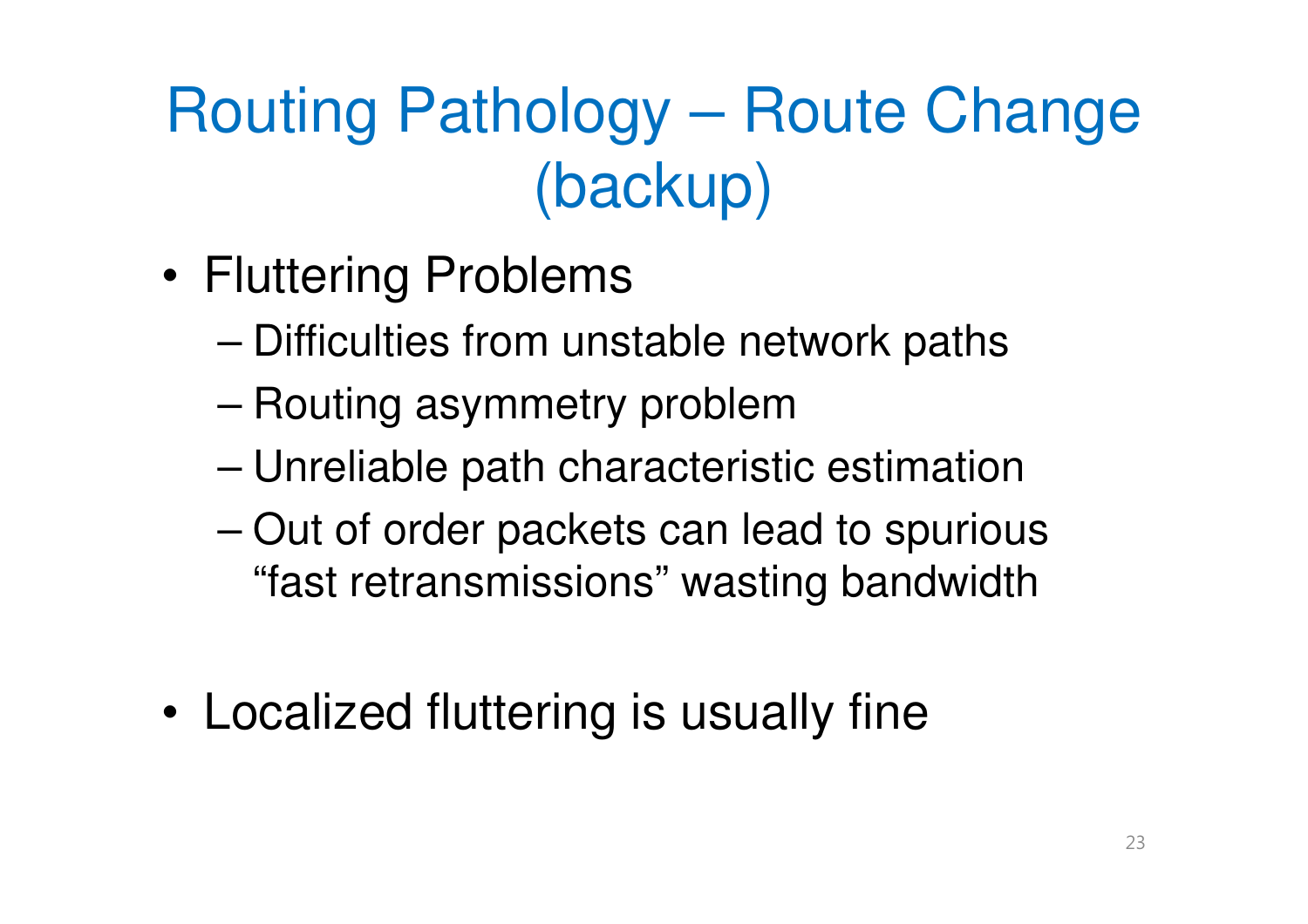#### Routing Pathology – Infra Failure(backup)

- •Failure to reach destination
- • Reasons other than loops and erroneous routing
- • Estimated infrastructure availability
	- –99.7 ~ 99.9 % in D1
	- –99.4 ~ 99.6 % in D2
- • Some correlation with time-of-day patterns
	- Peak: 1500~1600, 2nd Peak: 0600~0700, Min: 0900~1000